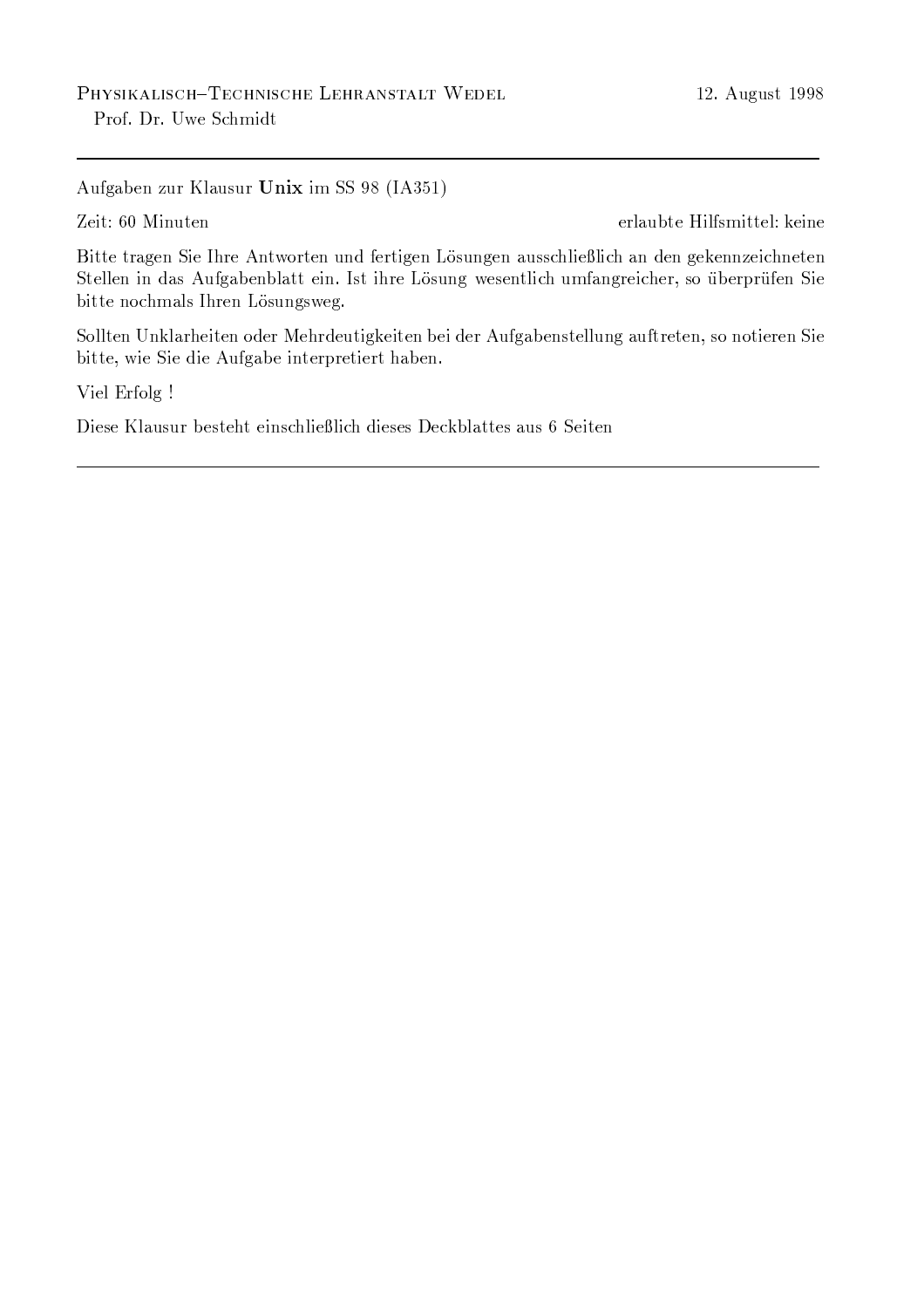### Aufgabe 1:

Reguläre Ausdrücke sind ein gutes Werkzeug zur Beschreibung von Textmustern. Für den Aufbau von regulären Ausdrücken gibt es folgende Regeln:

- 1. jedes Zeichen aus dem Alphabeth (z.B. dem ASCII Zeichensatz) ist ein regulärer Ausdruck.
- 2. Sonderzeichen, die zum Aufbau der Ausdrücke verwendet werden, z.B. \[].  $*$  + () | ?, müssen mit einem \ maskiert werden. \ steht also für das Zeichen ., für nicht druckbare Zeichen gibt es Ersatzsequenzen, z.B. für Zeilenvorschub \n, für Tabulator \t.
- 3. steht für ein beliebiges Zeichen
- 4.  $[z_1z_2z_3]$  steht für eine Menge von Zeichen  $z_1, z_2, z_3$ , hier dürfen auch Intervalle angegeben werden:  $[z_1-z_n]$ .
- 5.  $[z_1z_1z_2z_3]$  steht für die Menge aller Zeichen außer  $z_1, z_2$  und  $z_3$ .
- 6. Wenn  $r_1$  und  $r_2$  reguläre Ausdrücke sind, dann auch  $r_1r_2$  (Folge, Sequenz,  $r_1$  gefolgt von  $r_2$ )
- 7. Wenn  $r_1$  und  $r_2$  reguläre Ausdrücke sind, dann auch  $r_1 | r_2$  (Alternativen, Auswahl,  $r_1$  oder  $r_2$ )
- 8.  $r_1$ \* steht für die 0,1,2,...-fache Wiederholung von  $r_1$
- 9.  $r_1$ + steht für die 1,2,...-fache Wiederholung von  $r_1$
- 10.  $r_1$ ? steht für  $r_1$  oder die leere Zeichenfolge.
- 11.  $(r_1)$  steht für  $r_1$ , Klammern stehen also zum Zusammenfassen von regulären Ausdrücken.

### Beispiele:

### $[a-zA-ZO-9]$

steht für die Menge der Buchstaben und Ziffern.

### $[\hat{z}]$

steht für die Menge aller Zeichen außer &.

### $\lceil 0 - 9 \rceil$

alles außer Ziffern.

### $ab*$

Eine Zeichenfolge, die mit a als 1. Zeichen gefolgt von beliebig vielen b's.

### $ab+$

Eine Zeichenfolge, die mit a als 1. Zeichen gefolgt von beliebig vielen b's aber mindestens einem b.

### $(ab)$

Eine Zeichenfolge, die abwechselnd aus a's und b's besteht.

### abcldef

entweder abcef oder abdef.

### $(abc)$   $(def)$

entweder abc oder def.

### $a$ ?

ein a oder nichts.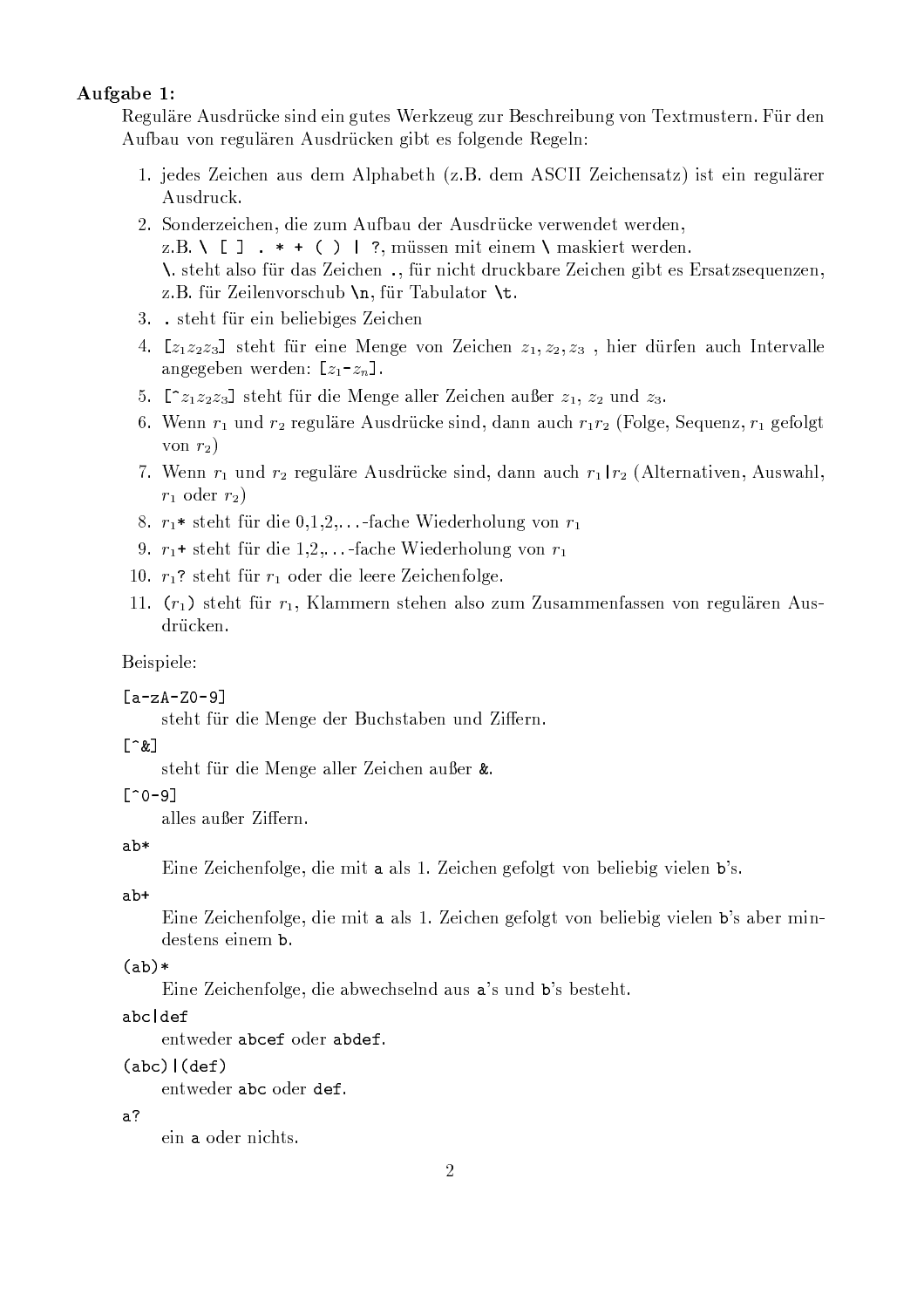Aufgabe:

Aus Texten sollen Datumsangaben gefiltert werden. Es soll nach Datumsangaben gesucht werden, die aus einer 2-stelligen Tagesangabe bestehen, diese soll durch ein – von der Monatsangabe getrennt sein. Die Monatsangabe ist entweder eine 2-stellige Zahl oder ein c\aO-\*0EF/b1GMO-I\,6A/S\*-8=QAT.; { \*-8K AP3km9.PM1QN( { tU(-!a;:-xewona )9)9)(UM.EGFKA8km96PM<1 /:MP-,NMOA folgt wieder durch ein – getrennt eine 2- oder 4-stellige Jahreszahl.

 $A$  and  $A$  are all the set of the set of the set of the set of the set of the set of the set of the set of the set of the set of the set of the set of the set of the set of the set of the set of the set of the set of the

In  $C_{\pm}$ +-Programmen sind Kommentare erlaubt, die durch 2 Schrägstriche eingeleite @BA8GKAhP \*oPK O-I~/uQ\*-H fAI\TnAP-AP0KAU,.AhF-AP(

 $A$  and  $A$  are all the set of the set of the set of the set of the set of the set of the set of the set of the set of the set of the set of the set of the set of the set of the set of the set of the set of the set of the

`aP p[kyA1=AP @I\8K HJIn1SM<,v/m,.AM8:OAIn1:A1z\*-H A 1:1=AI\TnA[Q\* HRM8:s I\A8=AP(BInP p[ky!\ M<,6PM<HJAWOA/21:AhF1BM<\*0/ AInP-A8u-9.T\,6A"N96PJtu\*0EF/b1GMOAhPJ\*-PKJfImiA8=P M<\*-}6A8GKAhH /2I\P0K\_MI\P-PoA8:FMT\O von Namen erlaubt. Da erste Zeichen muß ein Buchstabe sein.

### Beispiele

korrekt: H1 HTTP-EQUIV BIG  $\overline{\phantom{a}}$  ,  $\overline{\phantom{a}}$ 

 $A$  and  $A$  are a set of  $A$  and  $A$  and  $A$  and  $A$  and  $A$  and  $A$  and  $A$  and  $A$  and  $A$  and  $A$  and  $A$  and  $A$  and  $A$  and  $A$  and  $A$  and  $A$  and  $A$  and  $A$  and  $A$  and  $A$  and  $A$  and  $A$  and  $A$  and  $A$  and  $A$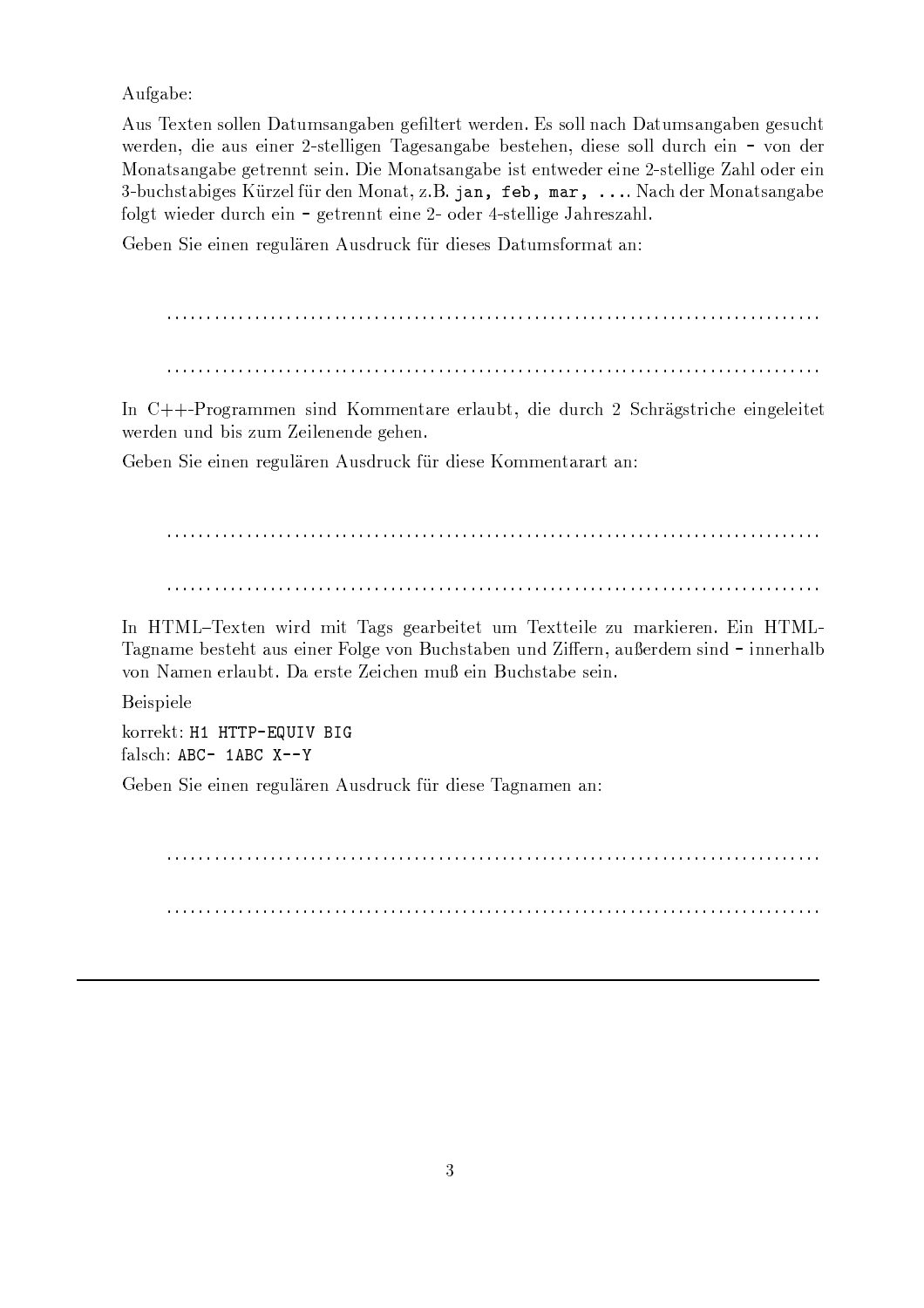# Aufgabe 2:

Beschreiben und skizzieren Sie den Ablauf eines remote procedure calls einer C Funktion  $\operatorname{mit}$  folgendem Prototypen.

extern int  $f(int x, double r);$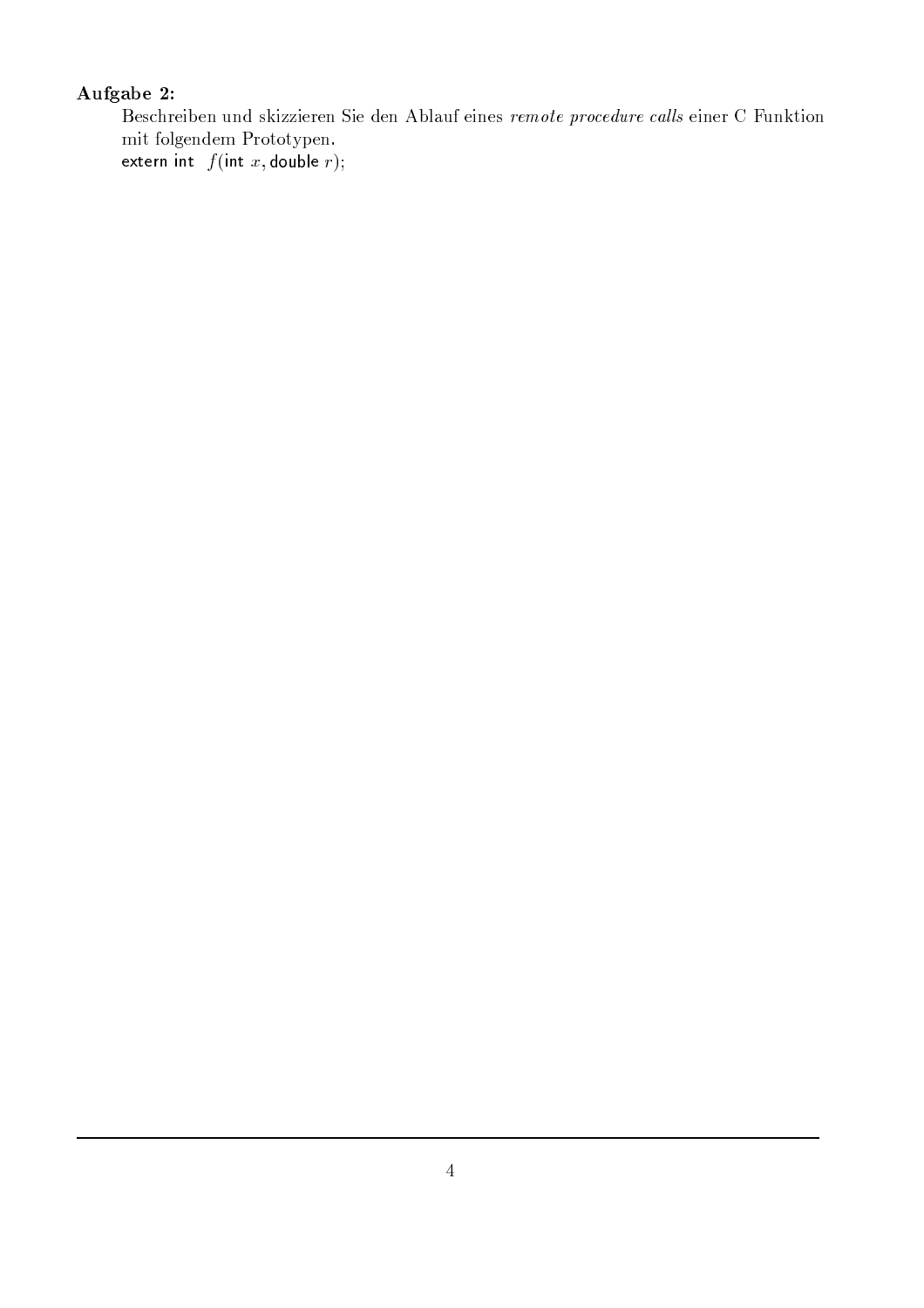## Aufgabe 3:

Ein UNIX-Prozeß besitzt im Betriebssystem 3 Datensegment, das Textsegment, das Benutzerdatensegment und das Systemdatensegment.

Was wird bei der Ausführung eines Programms im Textsegment gespeichert?

| Was wird bei der Ausführung eines Programms im Benutzerdatensegment gespeichert? |
|----------------------------------------------------------------------------------|
|                                                                                  |
|                                                                                  |
|                                                                                  |
|                                                                                  |
| Was wird bei der Ausführung eines Programms im Systemdatensegment gespeichert?   |
|                                                                                  |
|                                                                                  |
|                                                                                  |
|                                                                                  |